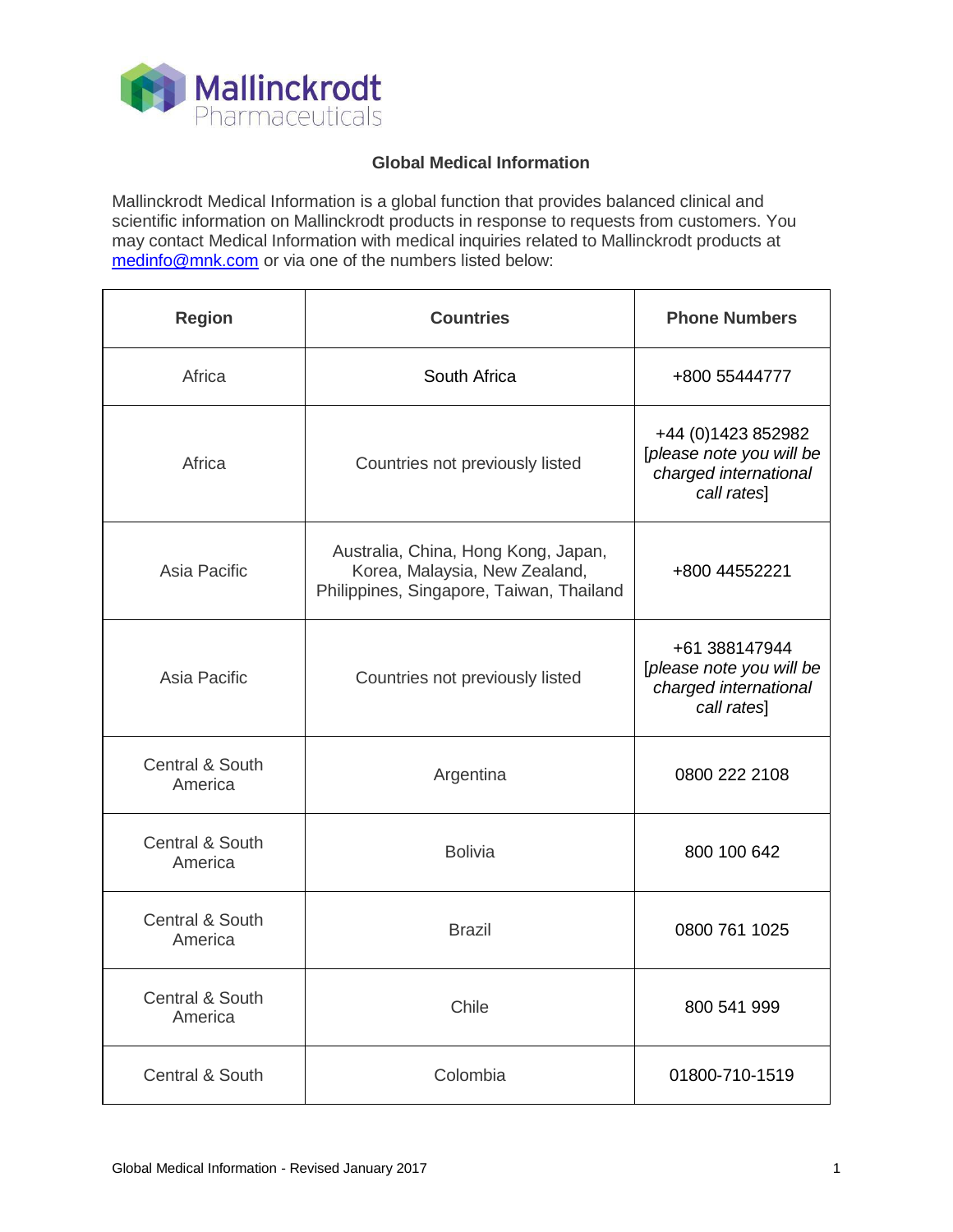

| America                    |                   |                  |
|----------------------------|-------------------|------------------|
| Central & South<br>America | Costa Rica        | 0800-016-1044    |
| Central & South<br>America | Ecuador           | 1800 000 213     |
| Central & South<br>America | El Salvador       | 800 6411         |
| Central & South<br>America | Guatemala         | 1-800-3000134    |
| Central & South<br>America | Honduras          | 800 2791 9307    |
| Central & South<br>America | Jamaica           | 1-800-8344659    |
| Central & South<br>America | Mexico            | 01-800-266-0069  |
| Central & South<br>America | Nicaragua         | 00-1800-226-0431 |
| Central & South<br>America | Panama            | 01-800-507-2921  |
| Central & South<br>America | Paraguay          | 98005420129      |
| Central & South<br>America | Peru              | 80055573         |
| Central & South            | Trinidad & Tobago | 1-855-380-8209   |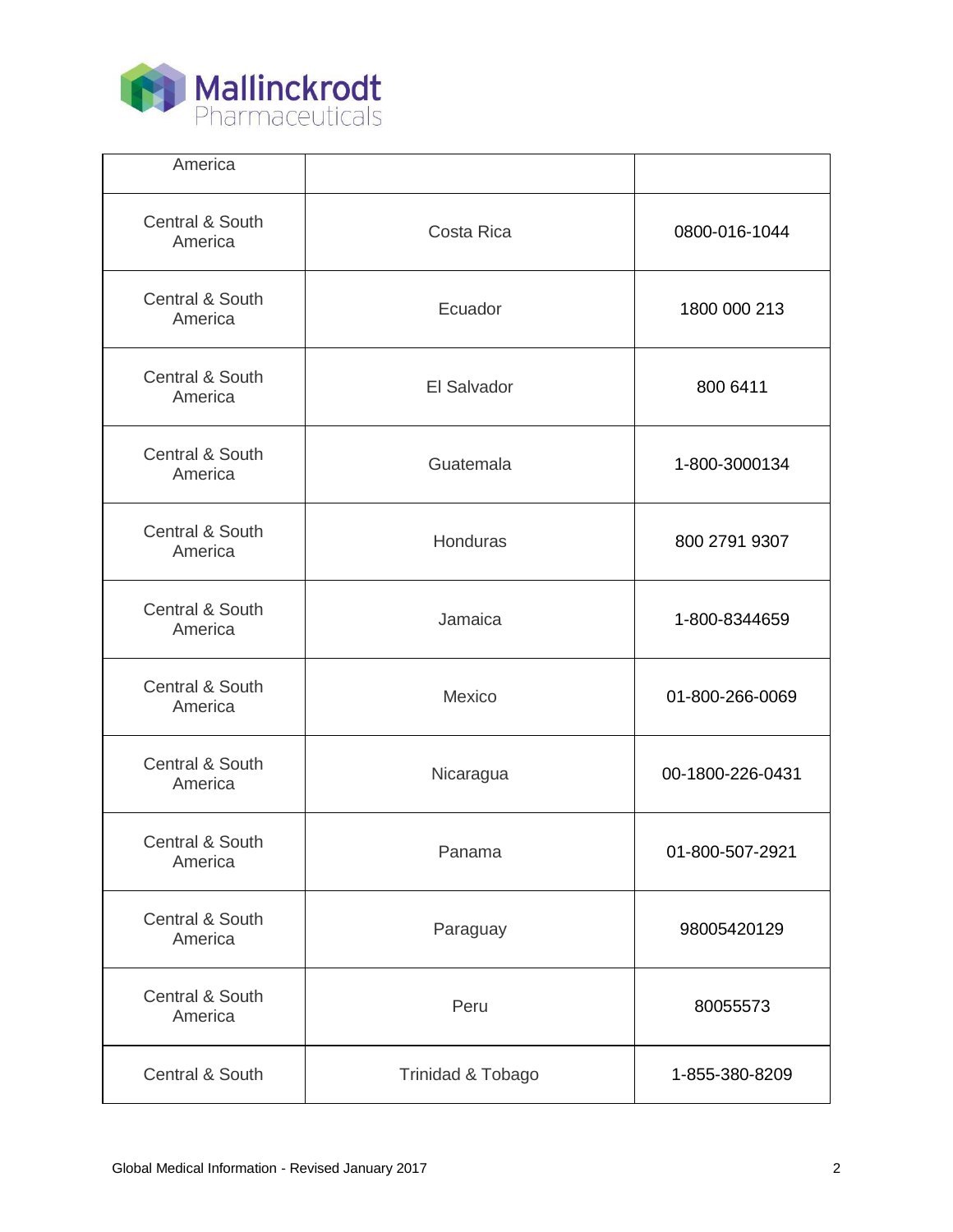

| America                               |                                                                                                                                                                                                                                                                                                  |                                                                                         |
|---------------------------------------|--------------------------------------------------------------------------------------------------------------------------------------------------------------------------------------------------------------------------------------------------------------------------------------------------|-----------------------------------------------------------------------------------------|
| <b>Central &amp; South</b><br>America | Uruguay                                                                                                                                                                                                                                                                                          | 000 4054 486                                                                            |
| <b>Central &amp; South</b><br>America | Venezuela                                                                                                                                                                                                                                                                                        | 8001004624                                                                              |
| Central & South<br>America            | Countries not previously listed                                                                                                                                                                                                                                                                  | +1-913-647-8615<br>[please note you will be<br>charged international<br>call rates]     |
| Europe                                | Austira, Belgium, Bulgaria, Cyprus,<br>Czech Republic, Denmark, Estonia,<br>Finland, France, Germany, Hungary,<br>Ireland, Italy, Latvia, Lithuania,<br>Luxembourg, Malta, Netherlands,<br>Norway, Poland, Portugal, Slovakia,<br>Slovenia, Spain, Sweden, Switzerland,<br><b>United Kingdom</b> | +800 55444777                                                                           |
| Europe                                | Romania                                                                                                                                                                                                                                                                                          | 0316301827                                                                              |
| Europe                                | <b>Russia</b>                                                                                                                                                                                                                                                                                    | 4993466508<br>+800 55444777<br>(Moscow only)                                            |
| Europe                                | Countries not previously listed                                                                                                                                                                                                                                                                  | +44 (0) 1423 852982<br>[please note you will be<br>charged international<br>call rates] |
| <b>Middle East</b>                    | Egypt                                                                                                                                                                                                                                                                                            | 08000009099                                                                             |
| <b>Middle East</b>                    | Iran                                                                                                                                                                                                                                                                                             | 02185317131                                                                             |